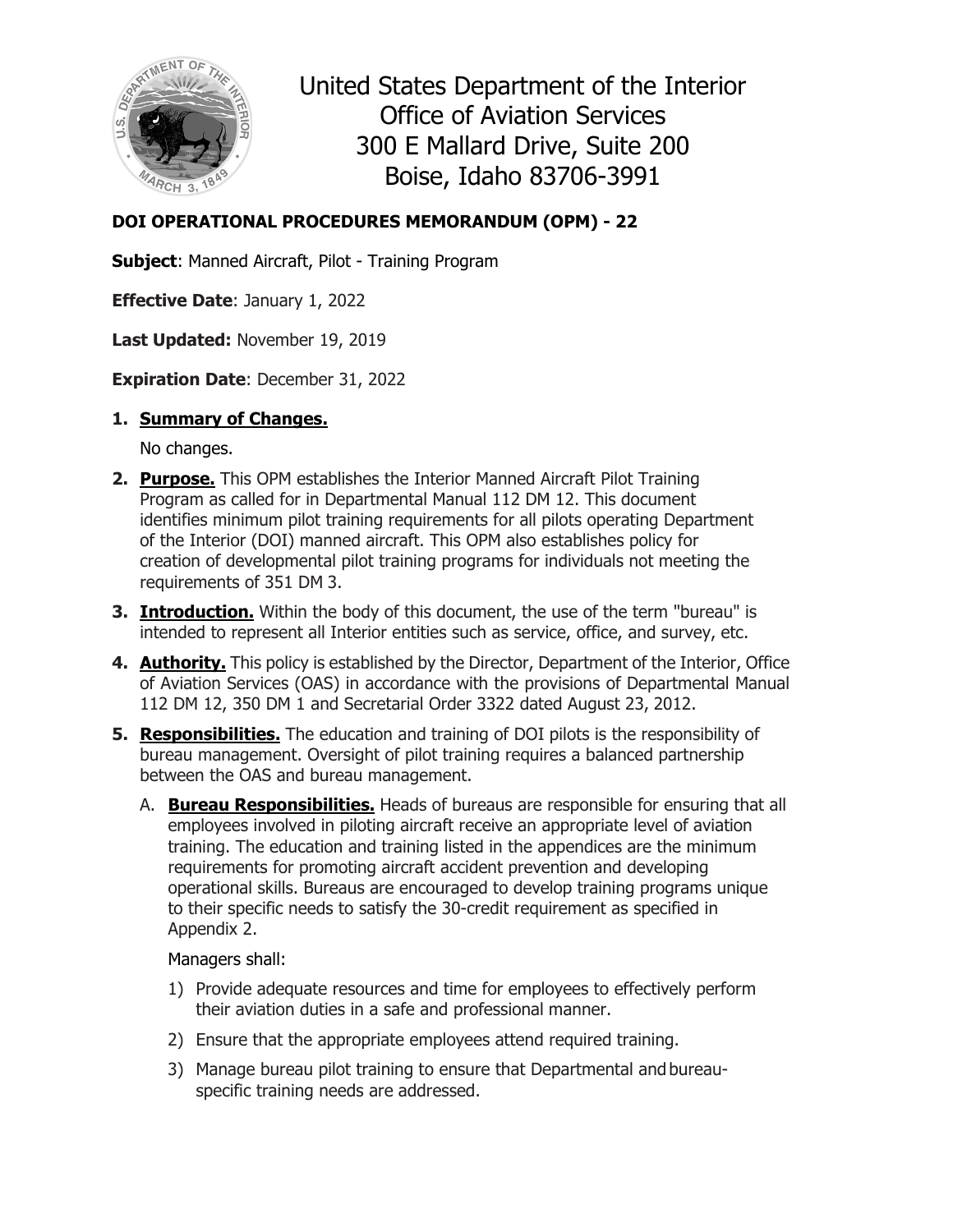- 4) Provide OAS Headquarters, Technical Services, with documentation of completed pilot training, to be documented on an OAS-50 Series or equivalent bureau approved document, for retention in the master pilot files.
- 5) For pilots not meeting the requirements of 351 DM 3, develop individual training programs in accordance with Appendix 4. These training programs require the pilot's supervisor's approval and the bureau's National Aviation Manager's approval before forwarding to the OAS.
- B. **Office of Aviation Services Responsibilities.** OAS has oversight of DOI pilot education and training programs in support of natural resources, wildland firefighting, and other DOI aviation missions. Training records specific to each pilot will be maintained at OAS Headquarters, Technical Services. OAS will participate in the development of individual training programs for bureau pilots that do not meet the requirements of 351 DM 3.
- **6. Required Training for DOI Pilots.** Initial pilot training requirements are listed in Appendix 1. Additional training and currency requirements are listed in Appendix 2 through Appendix 4.
- **7. Equivalencies and Exceptions.** Requests for equivalencies and exceptions will be in writing and routed through the bureau National Aviation Manager and Bureau Regional/State Aviation Manager to OAS. Exceptions to policy will be approved by the OAS Director.



Digitally signed by MARK **BATHRICK** Date: 2021.11.18 10:10:57

Mark L. Bathrick Director, Office of Aviation Services

Attachments: Appendix 1: Initial Pilot Training Appendix 2: Pilot Recurrent Training Appendix 3: Pilot Flight Currency Appendix 4: Developmental Pilot Training Program Appendix 5: Instructor Pilot Qualification and Currency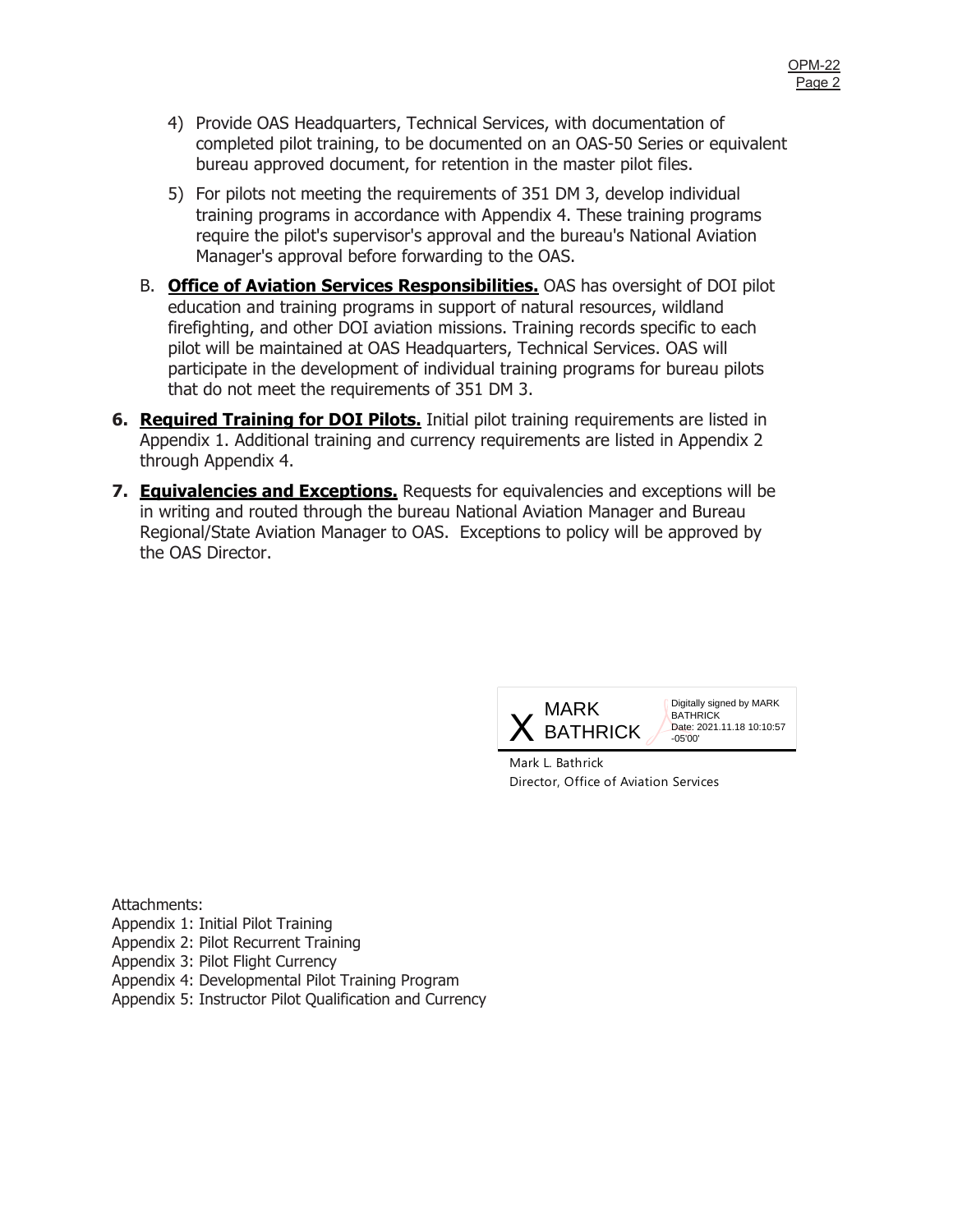# Initial Pilot Training

#### **1. Pre-Employment Screening**

Before an offer of employment is finalized for a DOI government pilot position, or a current employee is entered into the Developmental Pilot Program per Appendix 4, the respective bureau per 351 DM 3:

- A. Shall check the FAA database for accident/incident/violation history and/or a military pilot records verification.
- B. Conduct pre-employment flight evaluations (optional per bureaus discretion).
	- 1. Must be performed by an OAS Pilot Inspector, Designated Pilot Inspector, or current Bureau Instructor Pilot.
	- 2. OAS must provide written approval, per 351 DM 1, for the tentative selectee to manipulate the controls of a DOI aircraft.
	- 3. No special use tasks will be performed unless approved by OAS.
	- 4. Simulator may be used in lieu of a DOI aircraft.

#### **2. Ground Training**

- A. All DOI pilots will be entered into a pilot training program approved by the bureau National Aviation Manager.
- B. All DOI pilots must successfully complete the following training prior to receiving flight authority and participating as a Pilot on DOI missions:

| A-100                                                        | <b>Basic Aviation Safety</b>                     |  |
|--------------------------------------------------------------|--------------------------------------------------|--|
| A-107                                                        | Aviation Policy and Regulations I                |  |
| A-110                                                        | <b>Aviation Transport of Hazardous Materials</b> |  |
| A-112                                                        | Mission Planning and Flight Request Process      |  |
| A-115                                                        | <b>Automated Flight Following</b>                |  |
| caency Avistion Training (IAT) modules are available online: |                                                  |  |

These Interagency Aviation Training (IAT) modules are available online at: [https://www.iat.gov](https://www.iat.gov/) Modules can also be completed at an IAT venue.

C. Initial training required within 12 months of employment as a pilot:

| A-200   | Mishap Review                             |
|---------|-------------------------------------------|
| $A-202$ | <b>Interagency Aviation Organizations</b> |
| A-205   | Risk Management I                         |
| $A-208$ | Aircraft and Pilot Approval               |
| A-302   | Personal Responsibility & Liability       |
| $A-303$ | Human Factors in Aviation                 |
| A-305   | Risk Management II                        |
| A-307   | Aviation Policy and Regulations II        |
| A-310   | Overview of Crew Resource Management      |

A-312 Water Ditching and Survival (must be completed before overwater flight)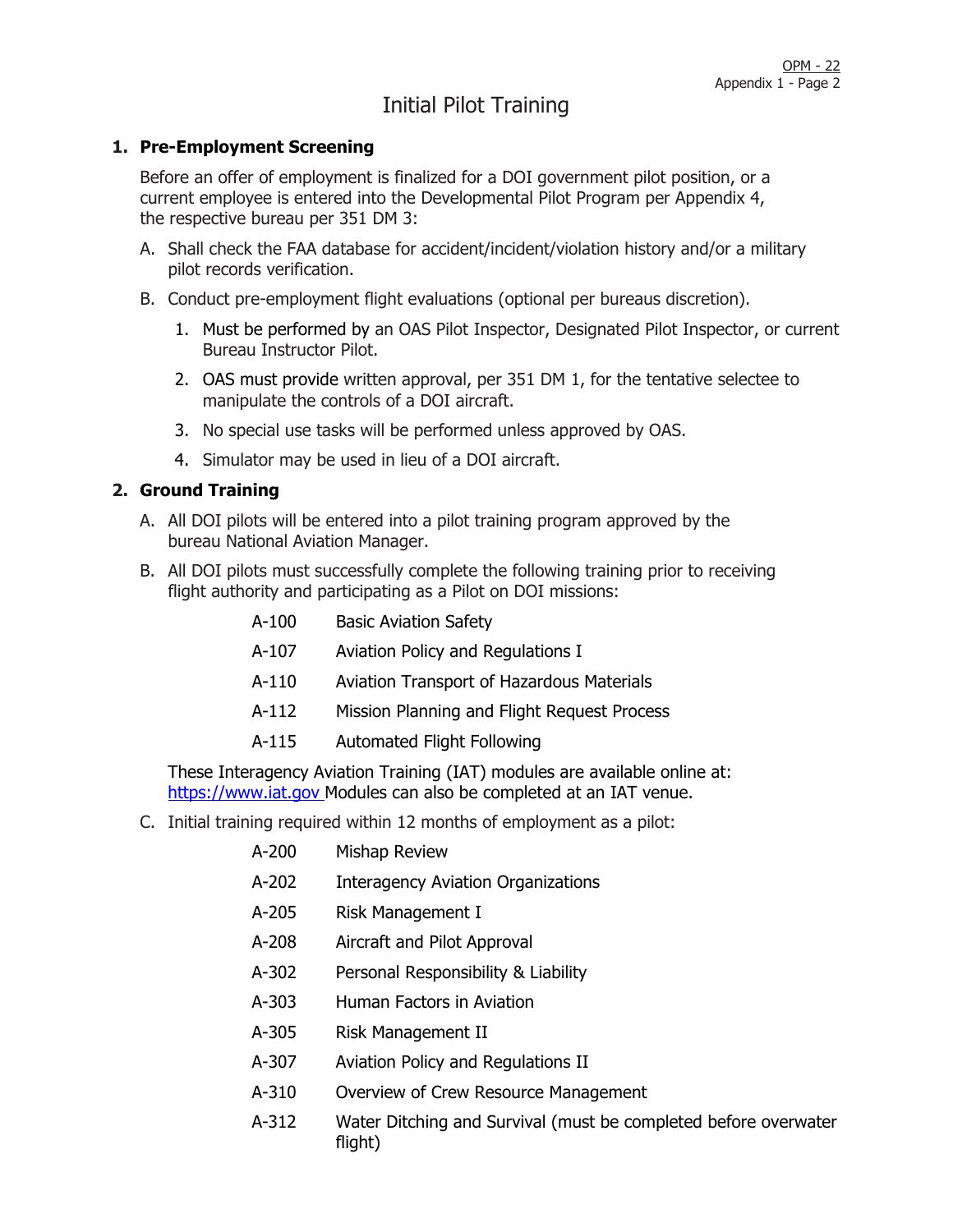# Initial Pilot Training

Module requirements may be met by OAS approved equivalent courses or experience. Requests for equivalencies will be in writing and routed through the bureau National Aviation Manager or bureau Regional/State Aviation Manager to OAS.

### **3. Flight Training**

- A. Local Area Orientation Requirement: A DOI pilot permanently assigned to a new base, must receive a local area orientation flight and ground instruction prior to acting as a Pilot-in-Command (PIC) conducting flight operations in that area. A DOI pilot who is knowledgeable and experienced in that geographic area will administer the Local Area Orientation instruction. The orientation will be documented on an OAS-50 Series or bureau approved document.
- B. Upset Prevention and Recovery Training (UPRT): All DOI pilots operating fixed wing aircraft are required to receive UPRT within the first 12 months of employment. UPRT must be completed prior to approval to fly low-level flight activities. DOI pilots operating low-level shall receive UPRT again within 24 months. Instructors and vendors will provide an UPRT course syllabus. Approval of this training will be provided by OAS and the bureau National Aviation Manager.
- C. Technically Advanced Aircraft (TAA) Training: All DOI pilots operating TAA with multi-function displays, such as the Garmin 1000, must participate in training prior to operating the aircraft as a PIC. This training can be received as part of a factory aircraft qualification course, vendor-training course, software program meeting FAA/Industry Training Standards (requires a certificate of completion), or from a DOI instructor pilot.
- D. Additional aircraft make and model training: DOI pilots in possession of a current DOI pilot card may receive instruction and manipulate the flight controls of any make and model aircraft without attaining a letter to manipulate the flight controls. Training must be provided by a DOI approved IP and follow a formal training plan and be endorsed by bureau RAM/SAM (or equivalent). Upon completion of make and model training, an initial evaluation (OPM 16 4. Policy Clarifications, E., 1.) is required.
- E. DOI pilots must conduct Inadvertent IMC recovery training annually, commensurate with the equipment capability of their primary aircraft. Training must incorporate a vision restricting device and a safety pilot.
- F. DOI pilots operating aircraft in multiple configurations: (e.g. tundra tires, wheel skis, skis and floats) are required to receive training in that configuration.

### **4. DOI Pilots Returning to Flight Status**

DOI pilots returning to flight status, after a lapse in DOI pilot authorization greater than 36 months, must re-accomplish the requirements of Appendix 1, with the exception of UPRT (paragraph 3(B) above). Pilots operating fixed-wing aircraft are required to receive UPRT once within the first 12 months of re-instatement of DOI pilot authorization. UPRT must be completed prior to approval to fly low-level flight activities.

This requirement may be satisfied by OAS-approved equivalent courses or through experience. Requests for equivalencies will be in writing and routed through the bureau National Aviation Manager or bureau Regional/State Aviation to OAS.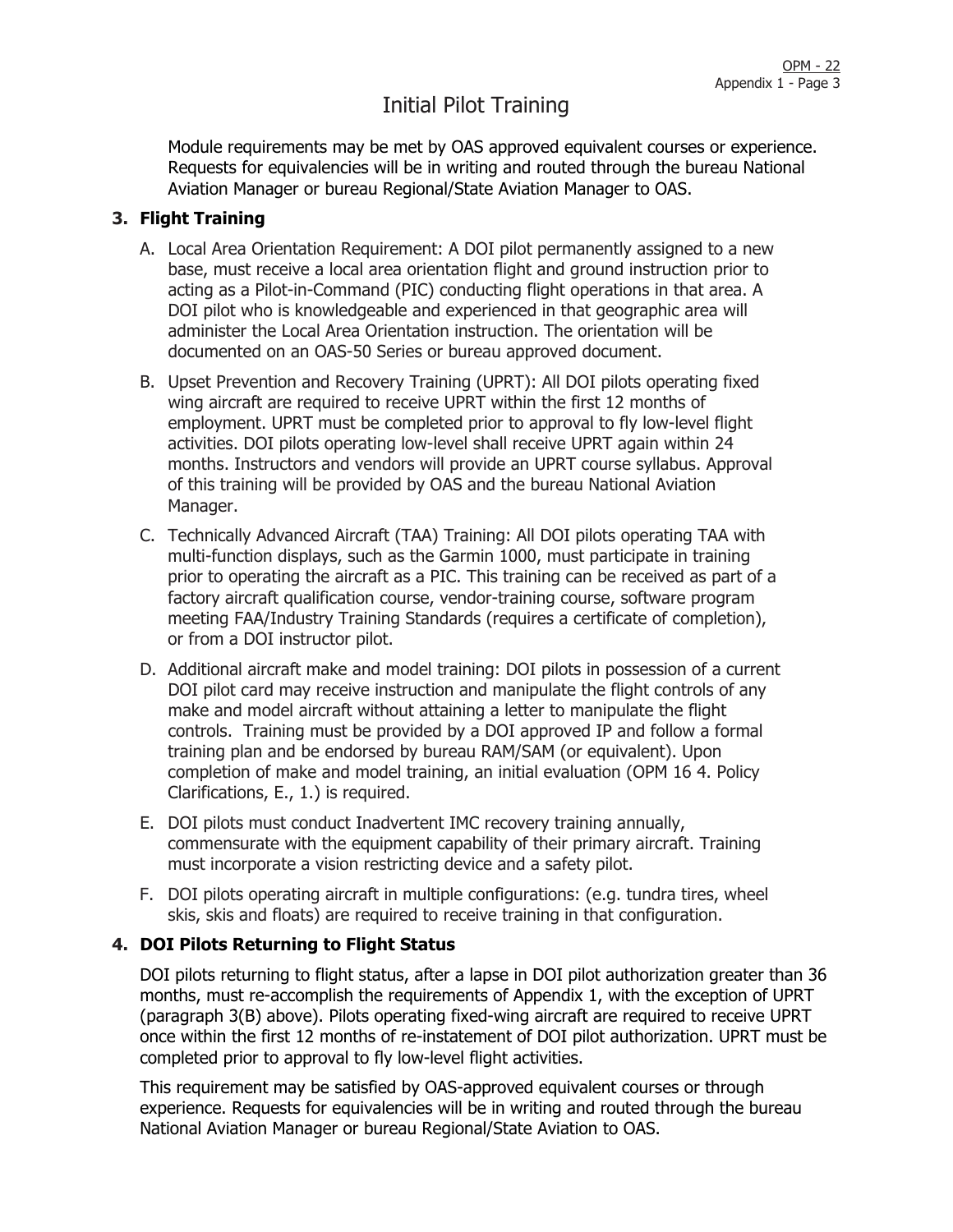# Pilot Recurrent Training

### **1. Annual Continuing Education Units (CEUs) Requirement**

All DOI pilots must obtain 30 Continuing Education Units (CEUs) of aviation-related training in the previous thirteen months prior to their annual flight evaluation. One hour of flight, classroom, or online training equals one CEU. See 1C for acceptable CEU examples.

- A. A minimum of 5 of the 30 CEUs must be logged as flight instruction received from a Certified Flight Instructor (CFI) in an aircraft or a FAA approved flight simulation training device (FSTD).
- B. All training completion records or certificates must include the hours of training completed.
- C. CEU Training Examples:
	- 1. Flight clinics: ski, float, off airport, low-level, LE/resource, etc. (3-day minimum)
	- 2. Upset Prevention and Recovery Training (UPRT)
	- 3. Flight Instructor Renewal Clinic, classroom or online equivalency, with Certificate of Completion
	- 4. FAA safety seminar
	- 5. Flight review (14CFR 61.56)
	- 6. Pilot Safety Course
		- i. Accredited college aviation course
		- ii. Water Ditching and Survival training
		- iii. Survival Training, cold or hot weather school
		- iv. Interagency Aviation Training Workshop
		- v. Controlled Flight Into Terrain (CFIT) Avoidance (Medallion)
	- 7. Flight hours (flight evaluations not included)
		- i. Receiving training from a CFI. Logbook entry required and copy provided to OAS Headquarters.
		- ii. Giving training to a DOI pilot (credit per flight hour). Logbook entry required and copy furnished to OAS Headquarters.
	- 8. IFR training
		- i. Flight simulator class (Part 141 certificated or approved by OAS. Flight Safety, SimCom, etc.)
		- ii. Simulated IFR or IFR flight with a safety pilot (credits per flight hour)
		- iii. FAA approved Advanced Aviation Training Device (AATD), or commercial training accepted by aviation insurance provider
	- 9. Manufacturers' ("Factory") schools (e.g. Bell, Cessna, Flight Safety, SimuFlite, SimCom)
	- 10. Make and model ground refresher (One credit per hour, max 10)
	- 11. OAS approved bureau pilot ground school (3-day minimum)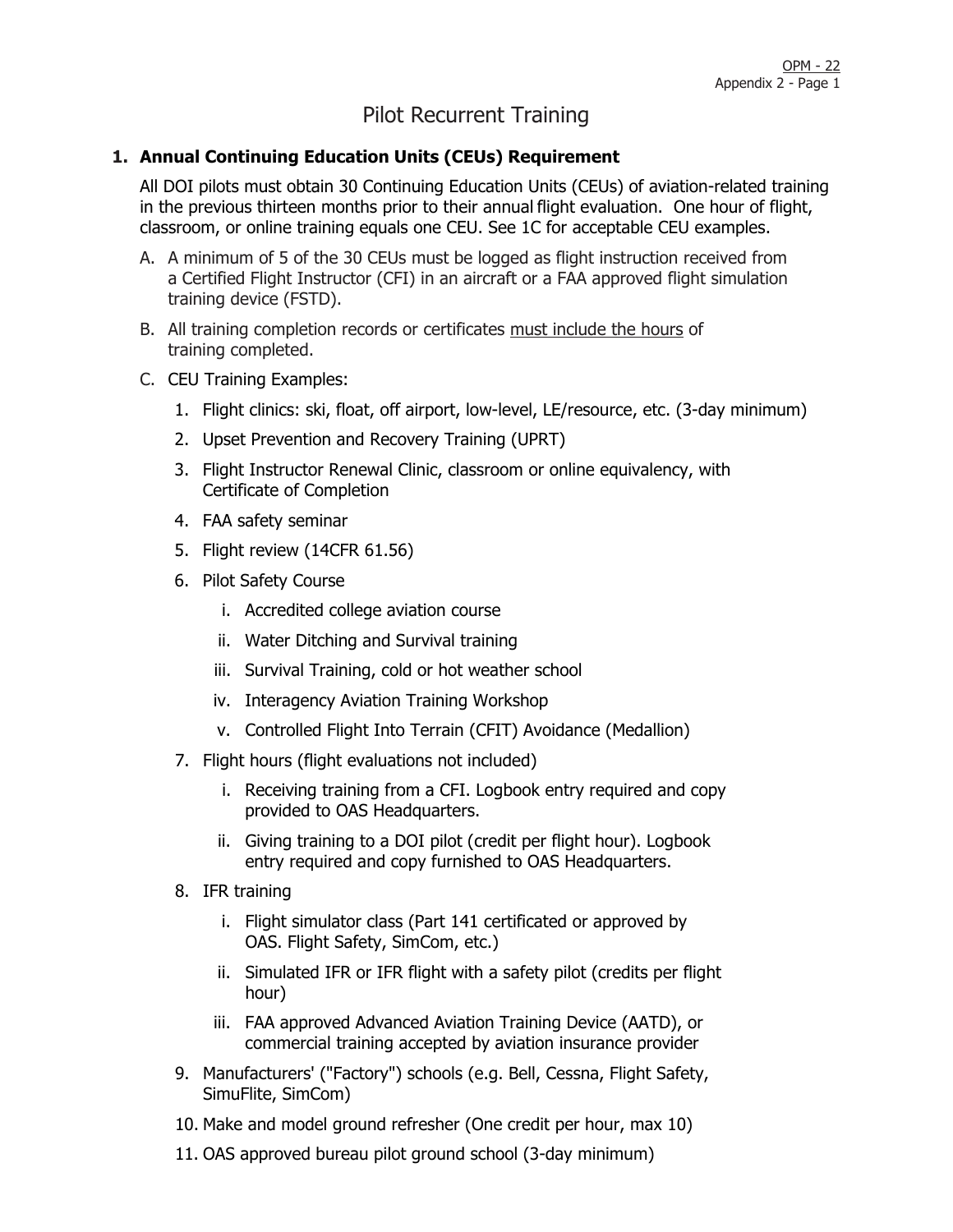# Pilot Recurrent Training

12. IAT or other (such as FAA or AOPA) aviation online training modules.

### **2. Recurrent Ground Training**

- A. Complete the most current available A-200 Annual Mishap Review every 12 months. This module is available online at: [https://www.iat.gov,](https://www.iat.gov/) or can also be taken at an IAT training venue.
- B. Complete A-110 Transportation of Hazardous Materials, every 36 months.

## **3. DOI National Pilot Ground School (NPGS)**

DOI Pilots must attend a DOI NPGS, or preapproved equivalent, every other year. OAS is responsible for coordinating the DOI NPGS. The NPGS location will alternate every other offering between Alaska and the Lower 48. Attendance will be documented in writing and records forwarded to OAS Headquarters.

The NPGS requirement may be met with a preapproved equivalency school (see 3C, below). Requests for equivalency ground schools will be in writing and routed through the bureau's National Aviation Manager or bureau Regional/State Aviation to OAS. The equivalency request shall contain course objectives and address areas of special emphasis (see 3C.). Granting of any equivalency will be based on a comparison of the NPGS agenda and the learning objectives submitted in advance by the requesting bureau. Requests for IAT course equivalencies will be processed as per OPM-4 and the IAT Guide prior to the ground school. OAS and the bureau National Aviation Manager will agree on the equivalency determination.

- A. NPGS or approved equivalent will include a minimum of 24 hours of instruction.
- B. Based on bureau input, topics will be tailored to specific DOI fleet pilot needs.
- C. NPGS or approved equivalent should include areas of special emphasis such as evaluation ride areas of emphasis, policy changes, AMRB recommendations, and SAFECOM reporting, airspace, weather, CRM, Human Factors, Risk Management, Emergency training, FAA current special concerns, radio communications, AFF/flight following, policy and regulations.
- D. NPGS or approved equivalent attendance rosters to include IAT course equivalencies, will be entered into the IAT database to assure that the records are in the individual pilot's transcript.

#### **4. Recurrent Flight Training**

- A. DOI pilots that operate aircraft in multiple configurations (e.g. wheel skis and floats) are required to complete 24 CEUs every 36 months via an OAS approved flight clinic or equivalent. If a pilot adds a configuration qualification, the pilot will attend a flight clinic for the new configuration within 24 months.
- B. DOI pilots must conduct Inadvertent IMC recovery training annually, level of training will be dependent on the configuration of their primary aircraft and/or availability of a simulator. Flight training must incorporate a vision restricting device and a safety pilot.

### **5. IAT Instructor Equivalency**

DOI pilots who are qualified as an IAT instructor and who have taught a course within the last 36 months, meet the recurrence requirement for that course.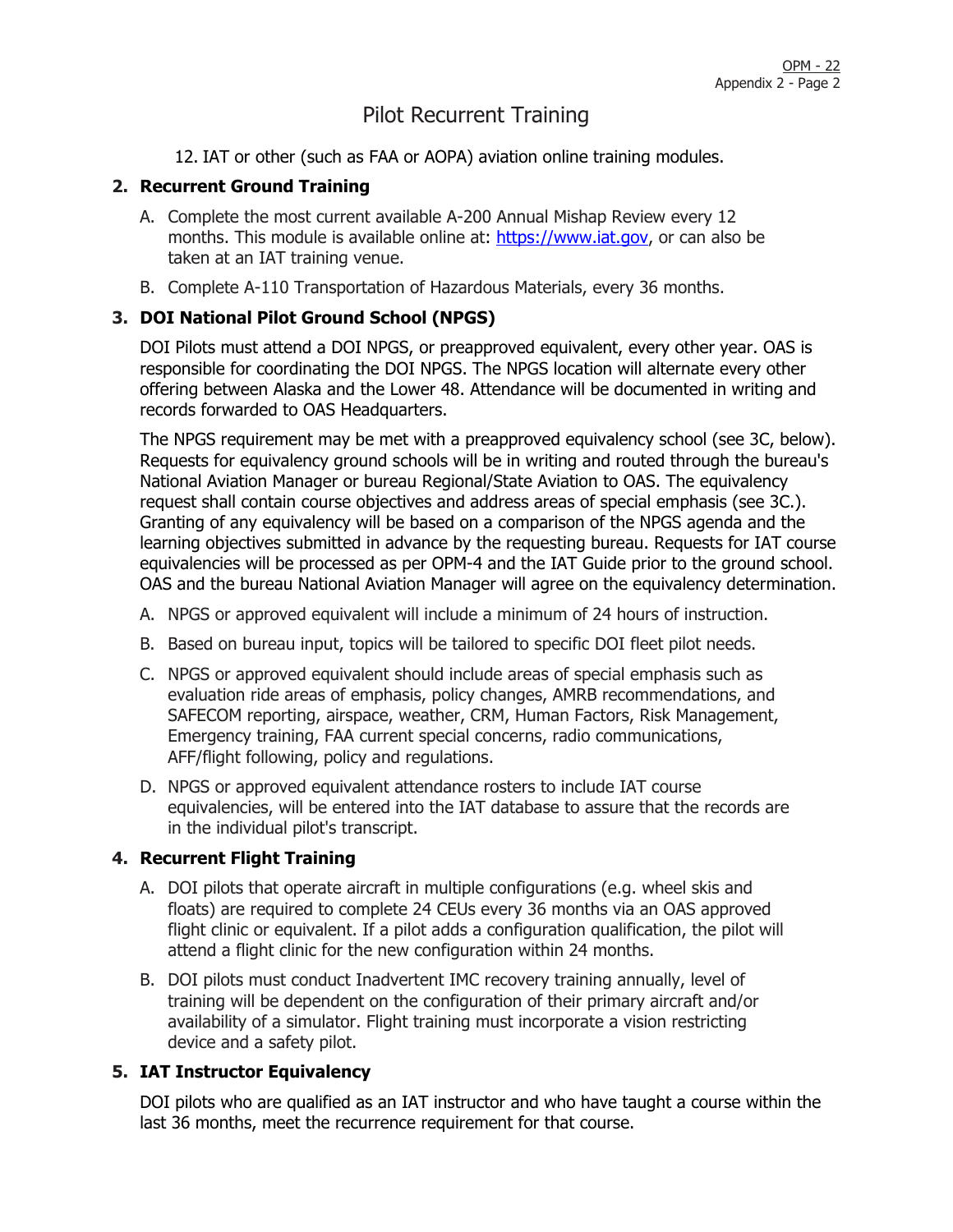# Pilot Flight Currency

The following apply to all DOI PICs depending on the type of aircraft and operation to be flown:

### **1. DOI PIC Recent Flight Experience**

Except as provided in E of this section, no person may act as PIC of a DOI aircraft unless that person has:

- A. 24 hours as PIC in the last 12 months in category, including 6 hours as PIC in the last 6 months in category.
- B. 5 hours as PIC in the last 12 months in like make and model.
- C. 1 hour in the last 90 days in make, model, and configuration.
- D. Recent flight experience in accordance with 14 CFR 61.
- E. For the purpose of meeting the requirements of A-D above, a person may act as PIC of a DOI aircraft provided no persons are carried onboard the aircraft other than required flight crew for the conduct of the flight, and no special use missions are performed.
- F. As an alternative to the hourly requirements above, a successful flight evaluation from an OAS Pilot Inspector or Designated Pilot Inspector (if requested by OAS) regains currency for a DOI pilot. Under extenuating circumstances, bureaus may request an exception from the OAS Director.
- G. If a DOI pilot has not flown a specific make and model (and series for helicopters) in the last 12 months, a satisfactory dual instruction period with a CFI or DOI instructor pilot is required in that make and model (and series for helicopters) before operational missions can resume (see OPM-23 "DOI Make and Models" grouping list).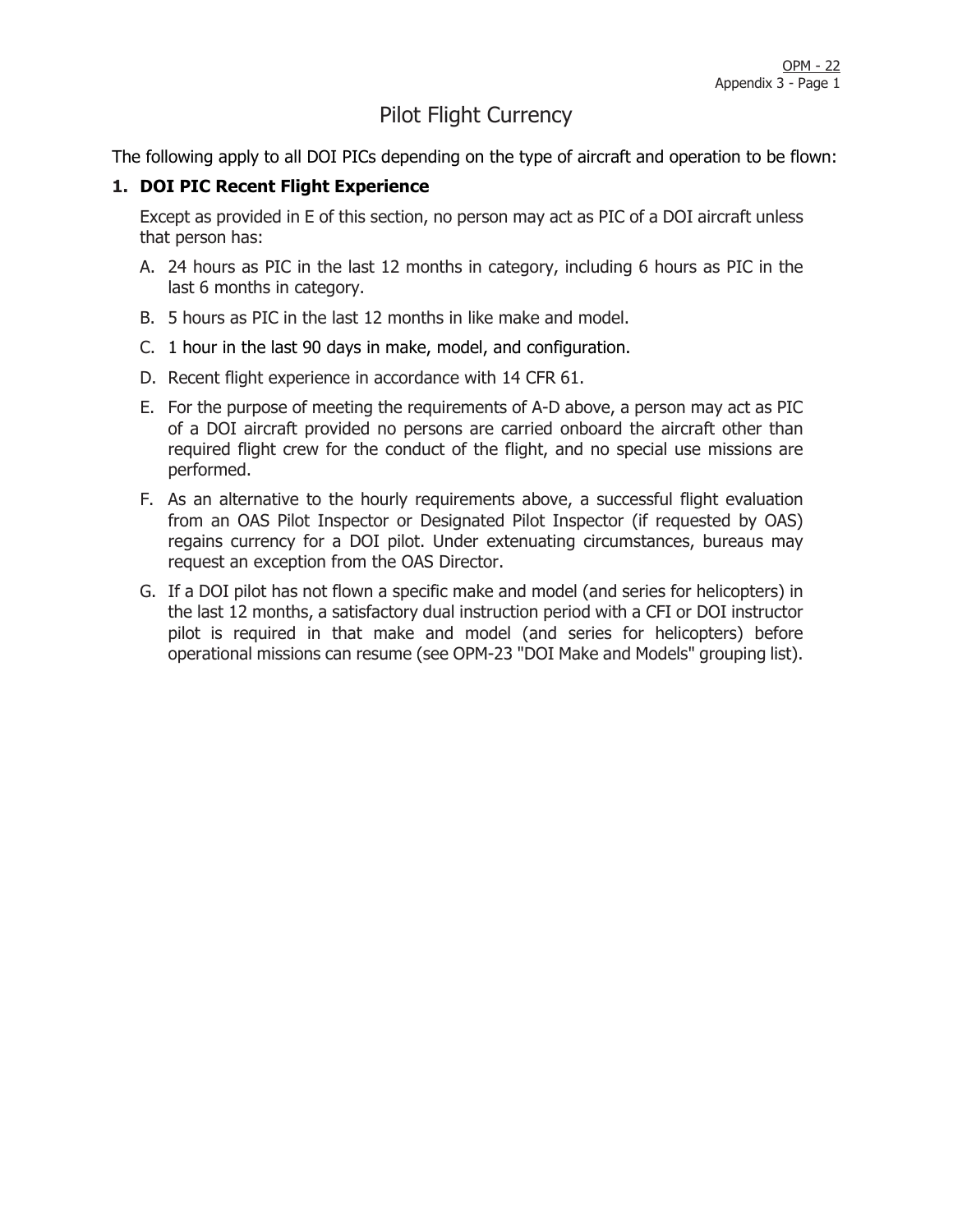# Developmental Pilot Training Program

The intent of the Developmental Pilot Training Program is to provide training to a DOI employee who does not meet the requirements of 351 DM 3 with a reasonable expectation that the employee will be assigned duties as a DOI pilot at the completion of the training.

### **1. Developmental Pilot**

- A. Developmental pilots must be approved in writing by the bureau's national aviation office. A copy of the approval(s) must be submitted to OAS and placed in the pilot's file.
- B. Developmental pilots must possess:
	- 1. A current FAA Medical Certificate Second Class or higher.
	- 2. At least a FAA Commercial Pilot Certificate with appropriate category and Instrument rating.
	- 3. Completed FAA accident/incident/violation history and/or a military pilot records verification.
	- 4. Letter of Authorization per 351 DM 1 from the OAS Regional Director to manipulate the flight controls of DOI aircraft.
- C. The Bureau must develop a training program syllabus for the developmental pilot.

#### **2. Stage 1 Initial Training**

The primary objective of this stage is to gain proficiency in the aircraft. The secondary objectives are to learn DOI aviation policy, bureau policy/procedures, and to introduce bureau missions.

- A. Stage 1 Developmental Pilot Privileges and Limitations:
	- 1. May manipulate the controls of DOI aircraft when accompanied by a current DOI Instructor Pilot who is qualified and current in the aircraft and has access to full dual flight controls.
	- 2. May not act as the PIC of a DOI aircraft, however in accordance with 14 CFR 61, they may log PIC time as sole manipulator of the controls.
	- 3. Are limited to flight crew only, no aircrew members or passengers are allowed.
- B. Stage 1 Completion Standard: Upon written recommendation from DOI Instructor Pilot, pass an OAS flight evaluation for SIC and/or solo privileges as appropriate for the aircraft. Upon completion of Stage 1, OAS-30 will be issued with appropriate limitations noted.

#### **3. Stage 2 Advanced Training**

The primary objectives of this stage are to increase pilot skill, knowledge and proficiency; and learn the Bureau mission(s).

- A. Stage 2 Developmental Pilot Privileges and Limitations:
	- 1. Under the supervision of a DOI Instructor Pilot, may fly solo flights, no aircrew or passengers authorized.
	- 2. During solo flights, point-to-point flights, and operations to and from the same airport are allowed.
	- 3. Special use missions are limited to mountainous terrain if endorsed on the DOI pilot card.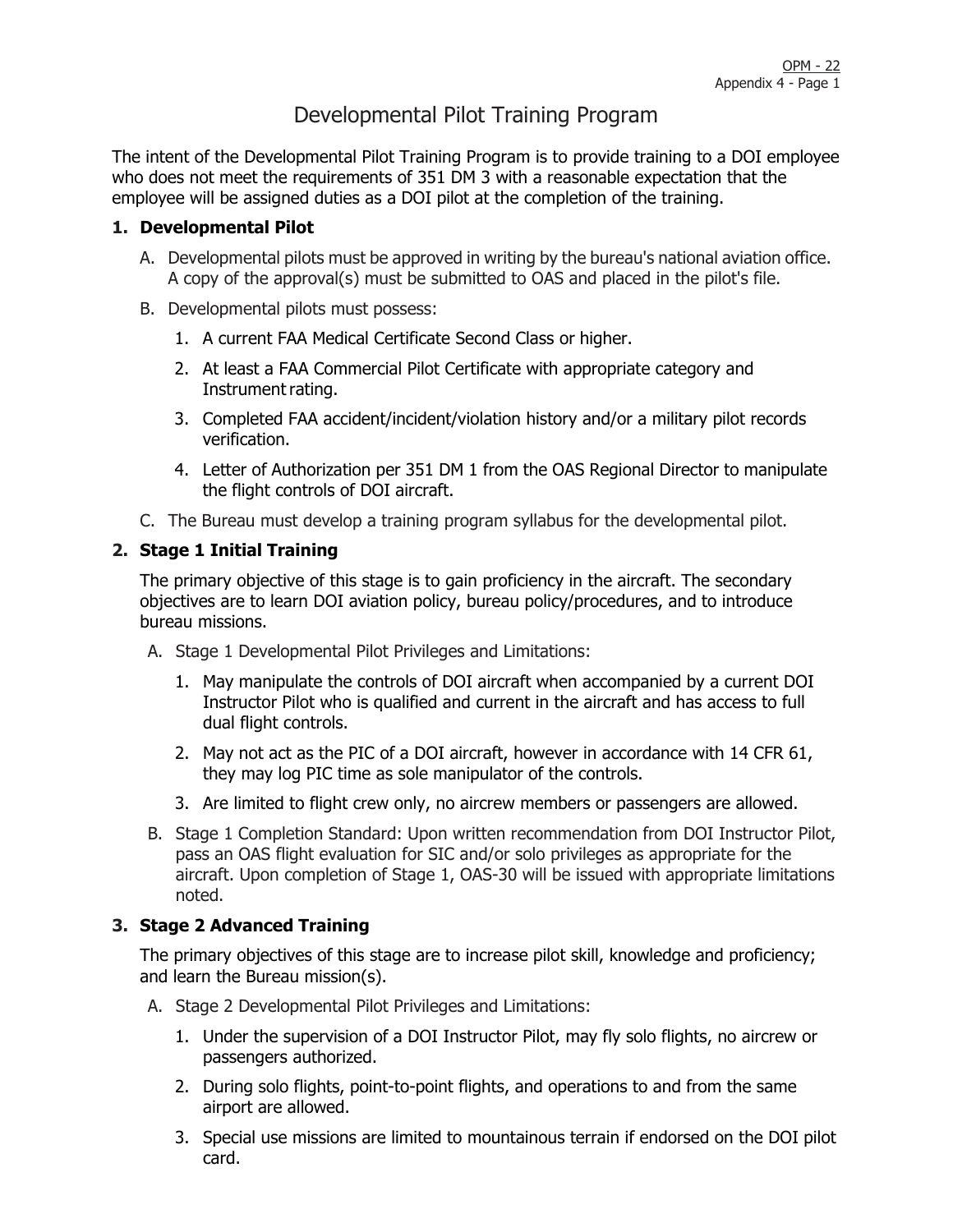# Developmental Pilot Training Program

- 4. With a DOI Instructor Pilot on board who is qualified and current in the aircraft and special use mission and has access to full dual flight controls, may carry aircrew, passengers and perform special use missions.
- 5. May not act as SIC of DOI aircraft when a SIC is required by the FAA or DOI policy, unless qualified in-accordance-with 351 DM 3.2H.
- B. Stage 2 Completion Standards: Meet the standards required to qualify as a DOI pilot. Written DOI Instructor Pilot recommendation is required to advance from Stage 2.

#### **4. Initial Flight Evaluation**

- A. The candidate pilot is the PIC of a DOI aircraft for the purpose of a flight evaluation(s) to qualify as a DOI pilot.
- B. The final evaluation will be conducted by an inspector pilot not associated with the training or interim evaluations.
- C. Completion Standard: Pass the required flight evaluation(s).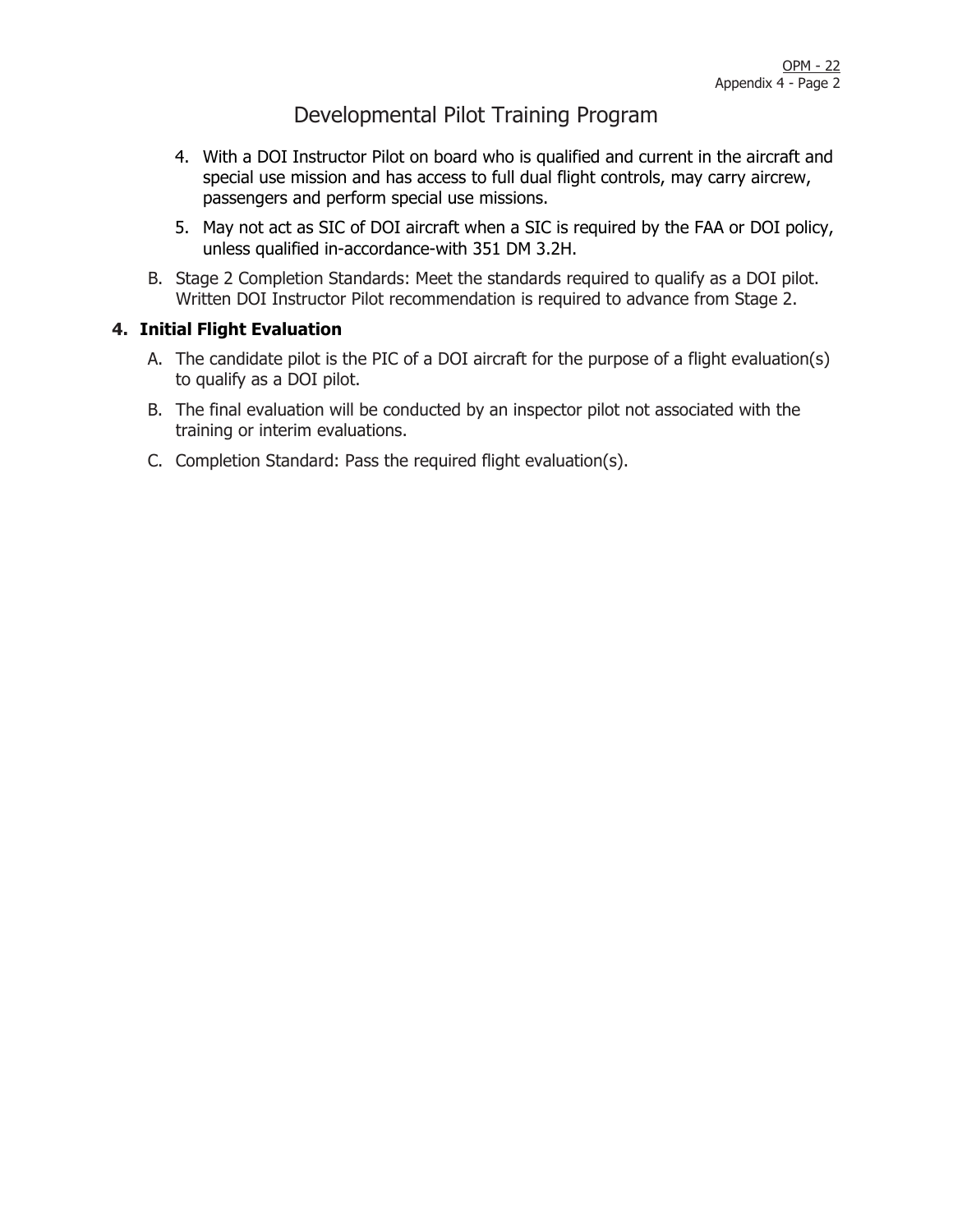# Instructor Pilot Qualification and Currency

The intent of this document is to clarify and standardize Departmental Policy and Procedures regarding Department of Interior Aviation Instructor Pilots (IP) and the utilization of commercial vendor FAA Certified Flight Instructors (CFI). The term IP is purposely used throughout to distinguish between FAA qualified CFI's and DOI approved Instructor Pilots.

#### **1. Applicability**

- A. Aircraft ground and flight operations that are under the operational control of the Department of Interior, including any bureaus or agencies therein.
- B. Operations in Department owned, leased, commercial contract vendor, or Cooperator aircraft—that may be staffed with flight crew consisting of Department employees, commercial contract vendor, or Cooperator personnel.
- C. This Appendix is **not applicable** to aircraft ground and flight operations that are not under the operational control of the Department of Interior. Examples of this would be training given by a commercial FAA Certified Flight Instructor that is conducted in the instructor/company aircraft with the company personnel utilizing the company training program (e.g. UPRT).

#### **2. DOI Instructor Pilot (IP)**

DOI Instructor Pilots are defined as Department of Interior employees, or contract employees who meet the qualifications outlined in Section 3 of this document. This privilege, extended to experienced pilots within the Department, will address the Department's unique requirement to train pilots to fly special use missions (Special Use Activities for Manned Aircraft, OPM-29 ) as this expertise and training is not readily available in the commercial aviation flight instruction sector.

Shall act as the PIC of the aircraft when evaluating or providing authorized instruction and is expected to manipulate the controls during the flight.

A. DOI Instructor Pilots are authorized to provide written endorsements (e.g. in the pilot's logbook and/or on OAS Forms 50/51).

#### **3. DOI Instructor Pilot Qualifications**

- A. Hold a current FAA Certified Flight Instructor pilot certificate with appropriate ratings.
- B. Have at minimum 24 months experience as an authorized DOI pilot. (Developmental pilot time does not count.)
- C. DOI authorized and current in make model and configuration.
- D. DOI authorized for the specific special use mission training to be conducted.
- E. Recommended in writing by the NAM (or equivalent) for designation as an IP and provided to OAS for inclusion in the pilot's permanent record.
- F. Successfully complete an initial (one time) OAS flight evaluation while acting as PIC in the Instructor Pilot seating position. The evaluation will be conducted as part of the DOI pilot's normal evaluation schedule, not in addition to the normal evaluation unless specifically requested. This will require a separate flight evaluation for Right Seat PIC in side-by-side aircraft and Rear Seat PIC in tandem aircraft.
- G. Be endorsed Instructor Pilot "IP" on OAS 30D (DOI pilot card).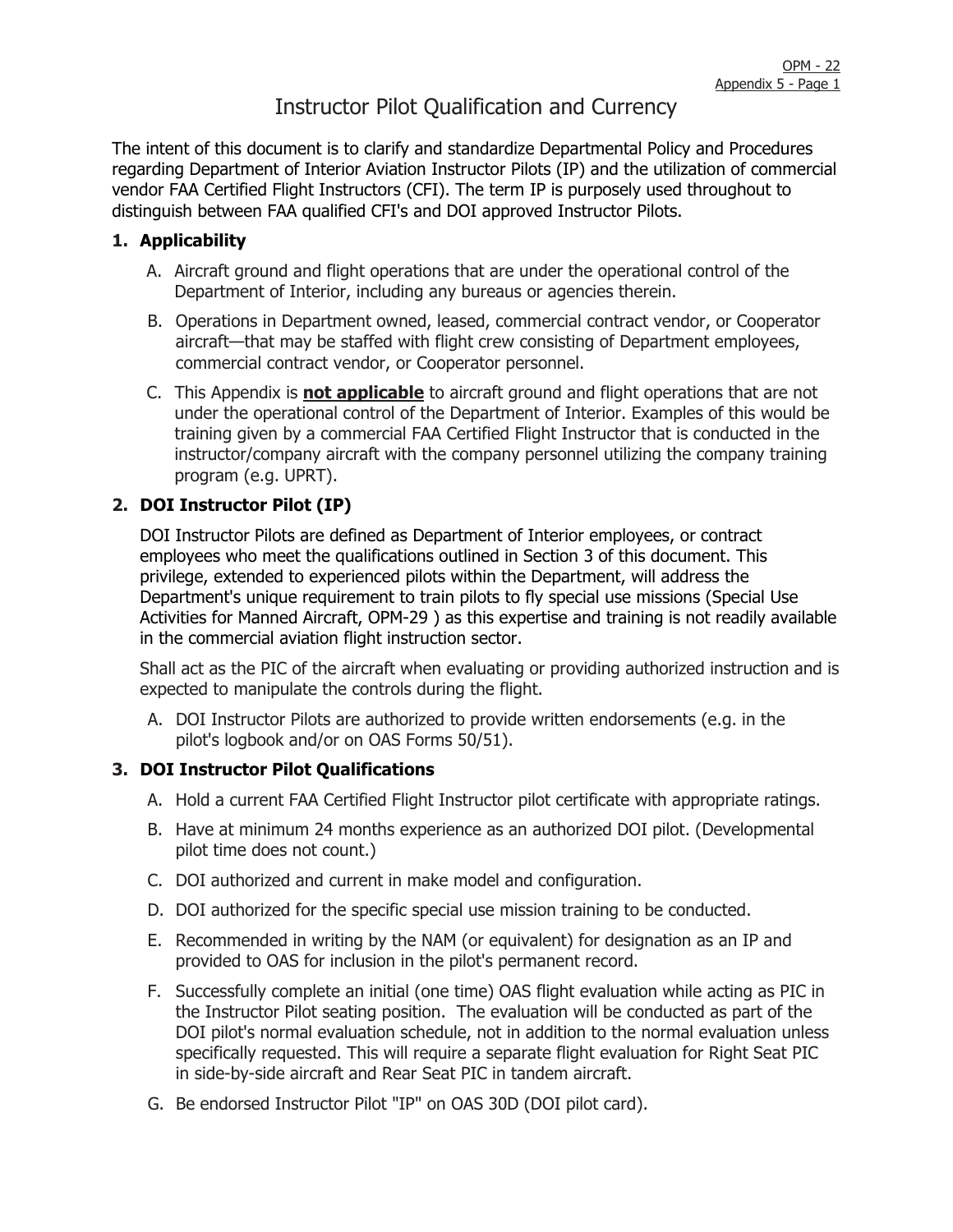# Instructor Pilot Qualification and Currency

#### **4. DOI Instructor Pilot Privileges, Limitations and Waivers**

- A. The DOI instructor pilot is authorized to:
	- 1. Provide initial flight and ground training to DOI pilots who are not currently carded in the aircraft.
	- 2. Provide recurrent flight training to DOI pilots to meet any OPM-22 or bureau currency requirements.
	- 3. Provide DOI Special Use (OPM-29) mission training.
	- 4. Provide written endorsements and/or recommendations for DOI pilots to receive initial and additional authorization OAS aircraft flight evaluations (e.g. in the pilot's logbook and/or on OAS Forms 50/51).
	- 5. Instruct OAS-approved pinch-hitter courses in accordance with DM 351 1.2(B) (1).
	- 6. Perform flight reviews of DOI pilots to satisfy the requirements of 14 C.F.R. § 61.56.
	- 7. Perform pre-employment flight evaluation (See Appendix 1, Section 1).
	- 8. Requests for additional IP privileges will be routed through the NAM (or equivalent) to OAS for approval.
- B. DOI Instructor Pilot Renewal, Reinstatement, and Suspension/Revocation
	- 1. DOI Instructor Pilot designation is valid until the expiration date of the Instructor pilot's FAA CFI Certificate. Upon successful renewal of the FAA CFI certificate and verification of a current Letter of Recommendation from the sponsoring Bureau, the IP authorization will be renewed administratively by OAS.
	- 2. DOI Instructor pilots whose designation has lapsed or been suspended, and are reapplying, shall meet the requirements of Paragraph 3 (A–G) of this Appendix prior to reauthorization.
	- 3. Bureau/Agency National Aviation Managers (or equivalent) have the authority to suspend or revoke Instructor Pilot designation.
- C. Waivers

The 24 month experience requirement may be waived by the Bureau/Agency National Aviation Manger (or equivalent) upon recommendation of the Regional Aviation Manager (or equivalent).

#### **5. Commercial Vendor FAA Certified Flight Instructors**

The use of commercial vendor FAA Certified Flight Instructors who are not DOI Designated Instructor Pilots is permitted in DOI owned or leased aircraft provided the following is observed:

- A. Must meet the requirements listed DM351.2(A).
- B. A Letter of Authorization is signed by the OAS Director or Regional Director to manipulate the flight controls when providing flight instruction in a DOI aircraft. This Letter of Authorization is required regardless of the type of instruction to be given, or any intent to manipulate the flight controls.
- C. Will not act as PIC during Special Use flight operations (as defined in OPM 29).